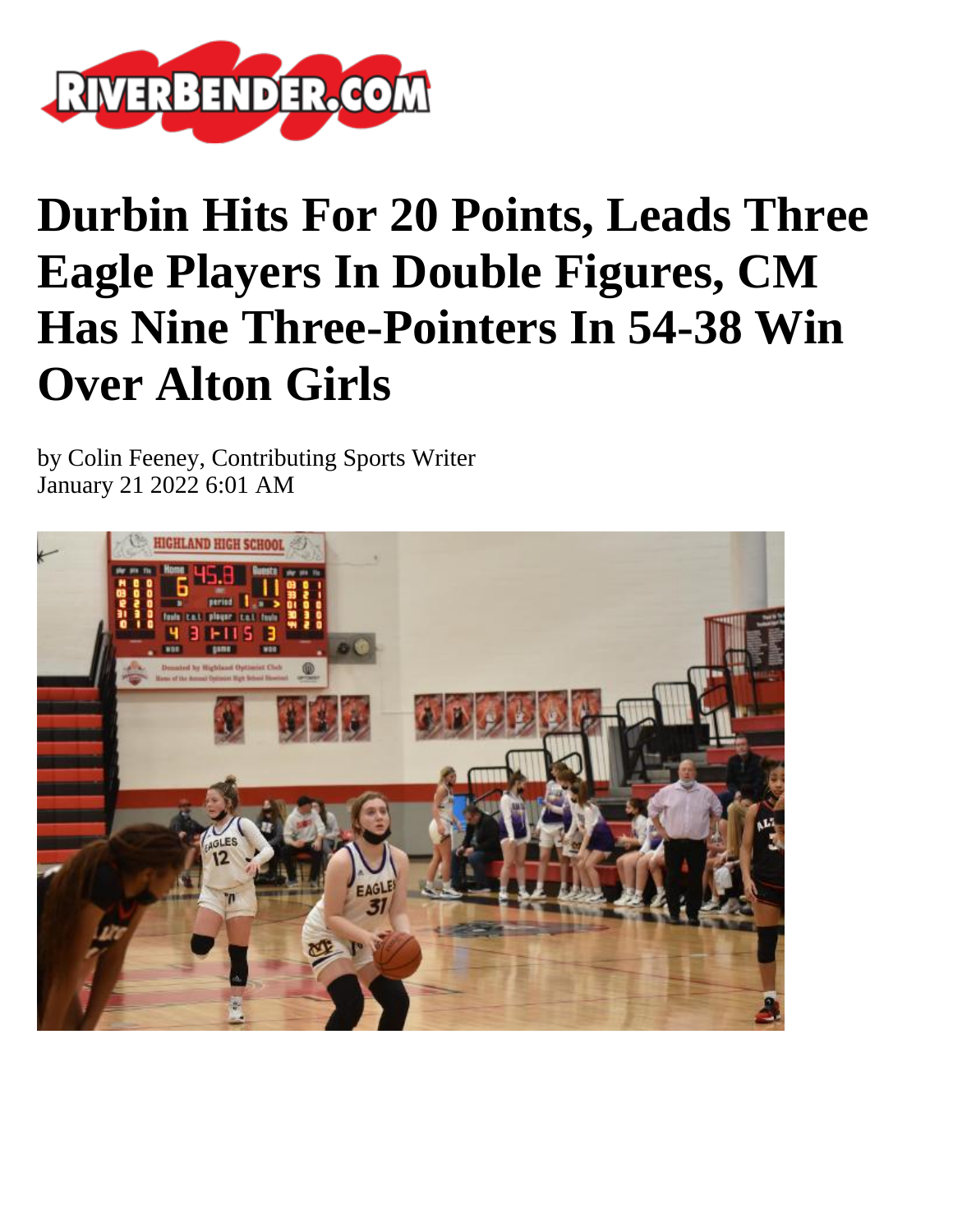

HIGHLAND - Junior forward Olivia Durbin connected for 20 points, including four three-pointers, to help Civic Memorial on to a 54-38 win over Alton in a highlyanticipated semifinal game in the Highland Girls Basketball Tournament Thursday night at the Highland gym.

The Eagles scored on nine threes, six of them in the second half, to advance to Saturday's final in a rematch between the two teams, which saw CM win over the Redbirds at home on Dec. 13.

"Alton is a good team," said Eagles coach Mike Arbuthnot. "They're athletic and wellcoached. We had a good game, and we played them earlier in the year, so we knew going this would be a good game."

The Eagles executed their game plan well, with Durbin hitting her 20 points, while Kelbie Zupan scored 11 points while holding.

Arbuthnot is very impressed with Alton's team and knows they have a great future ahead.

"They've had some kids move in, and had a good junior high team," Arbuthnot said, "and their future looks bright."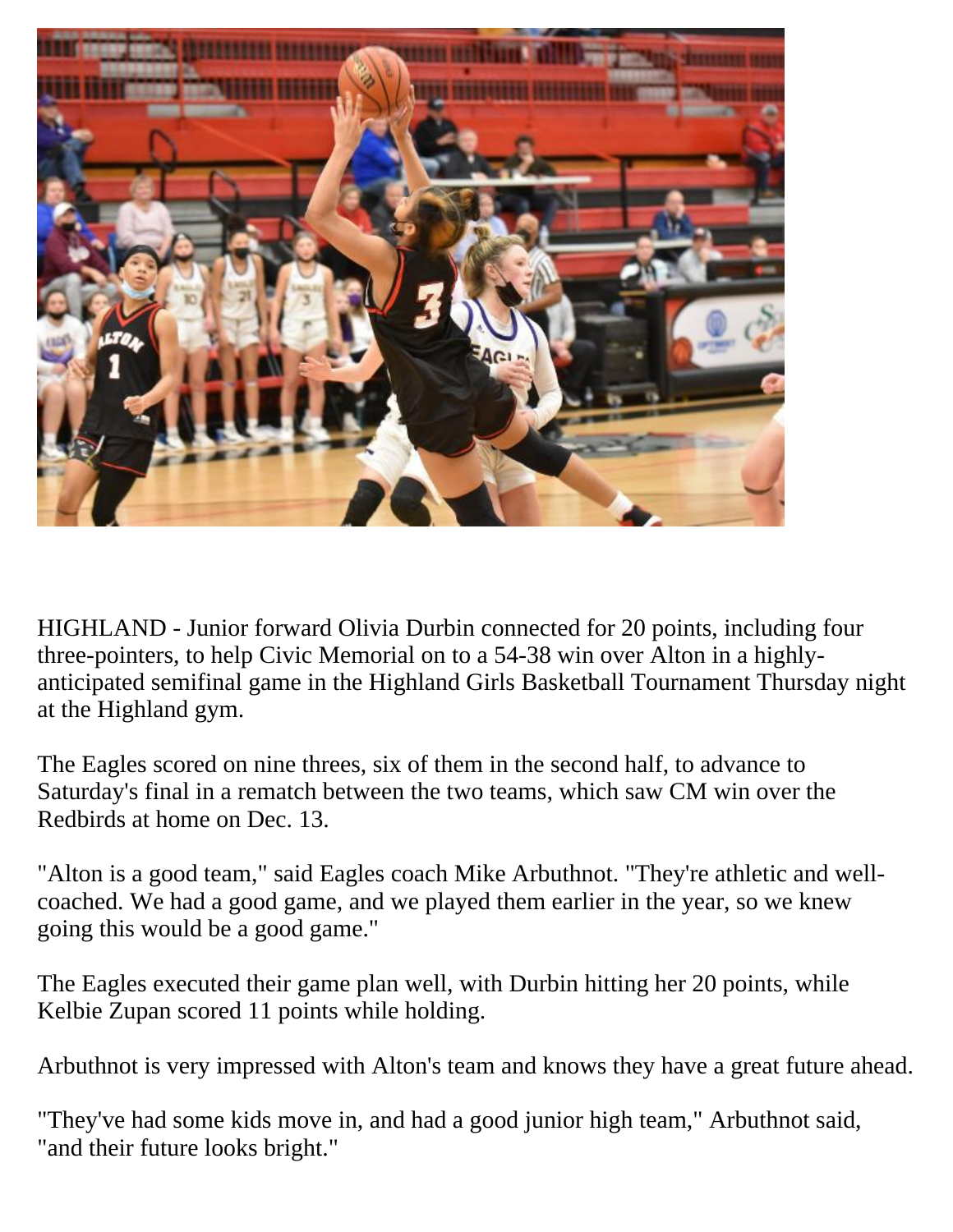The Redbirds took the early lead with an 11-2 run to start, but CM came back in the second quarter on the strength of their three-point shooting, then went on a 16-7 run to take the 33-20 and never looked back.

Jarius Powers led Alton with 11 points. Redbird star guard Kiyoko Proctor had four points.

The Eagles improved their record to 20-3 with the win and will meet undefeated Okawville, currently 24-0, in Saturday's final, starting at 2:30 p.m. Arbuthnot knows his team will be ready for the challenge.

"I hope we come out on top, that's for sure," Arbuthnot said with a laugh. "They're undefeated, and they have some good kids. It's number one versus number two, and they're the top seed, so we'll see what happens."

The Redbirds are now 15-4 on the year and will face O'Fallon in the third-place game at 1 p.m.

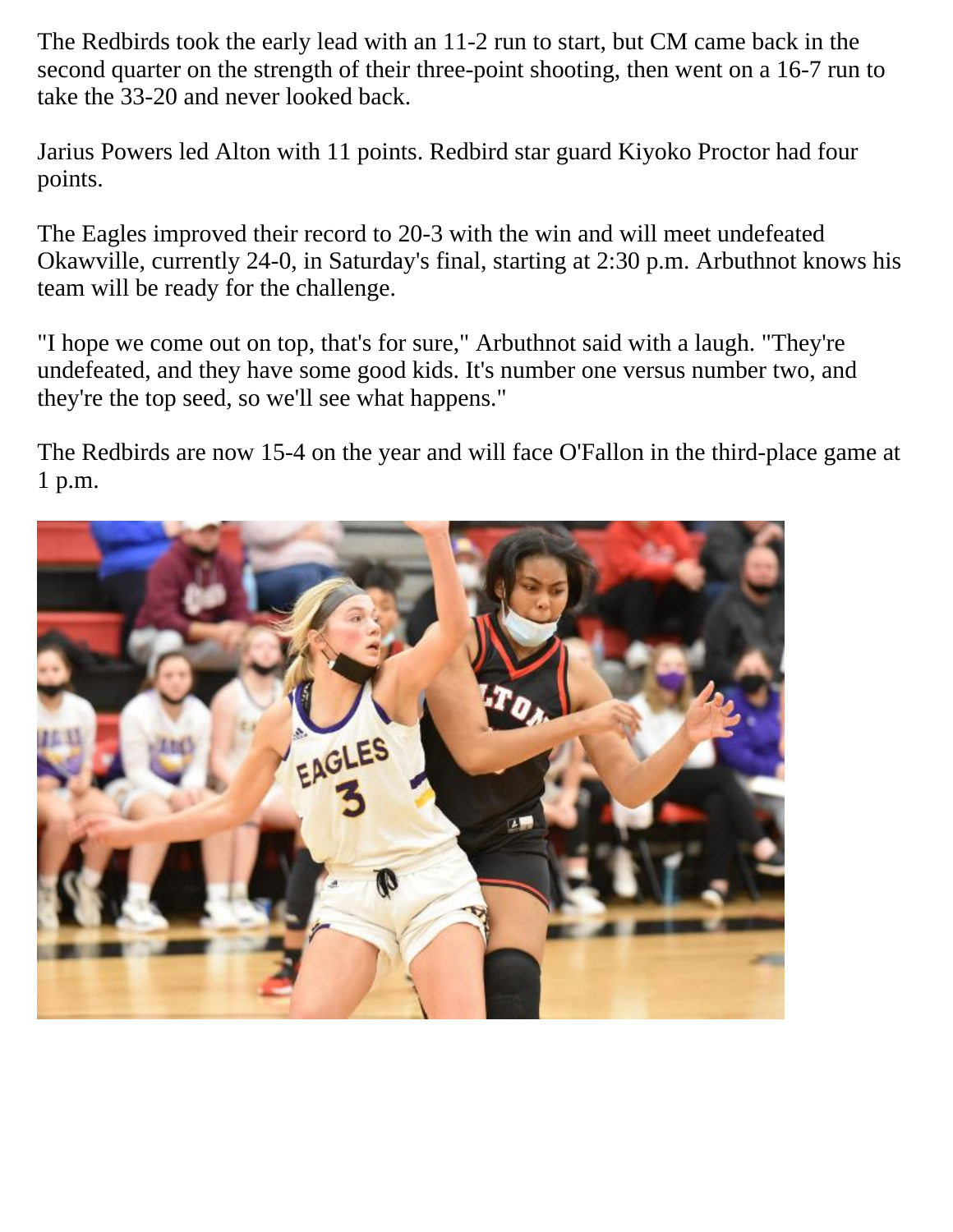